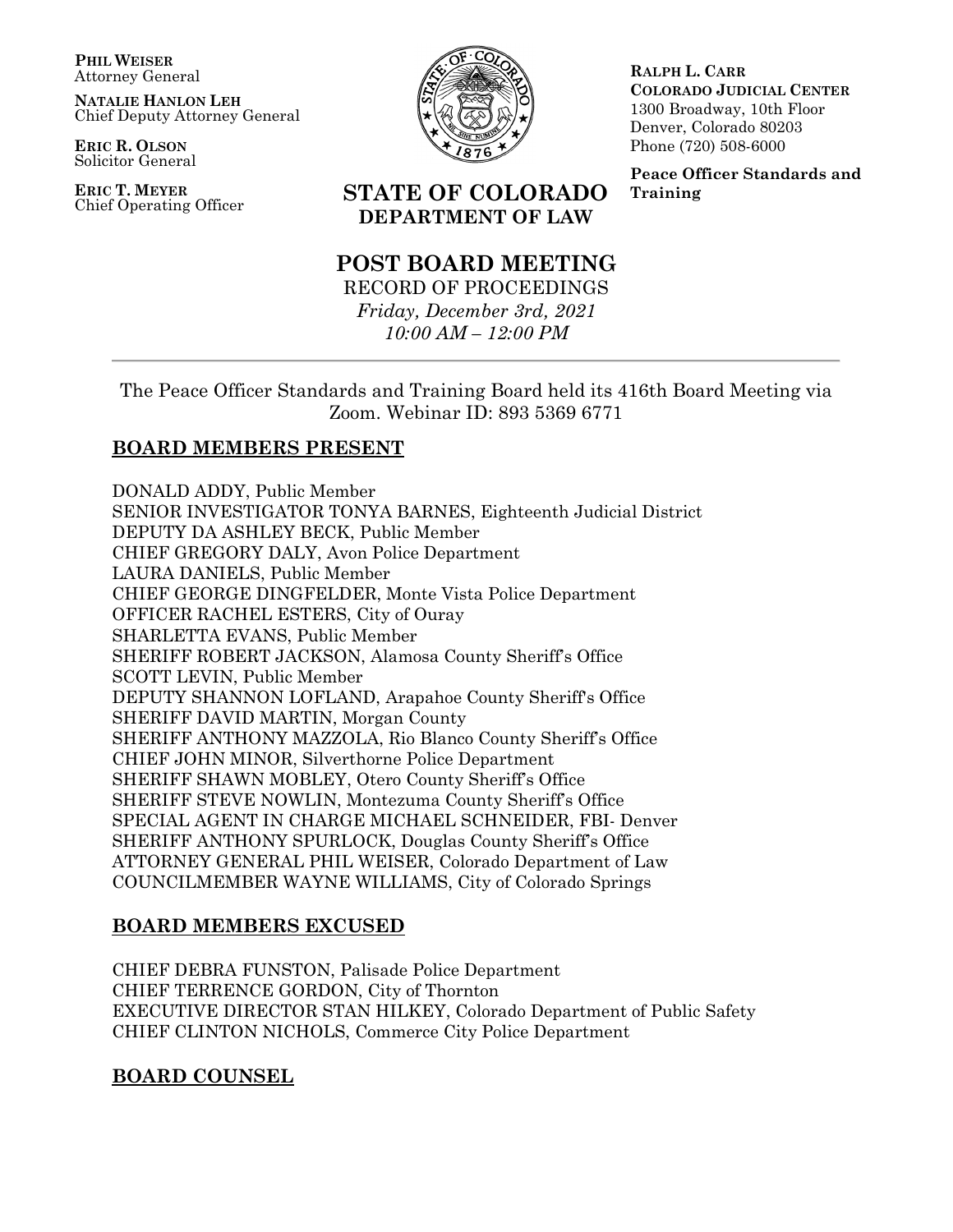### COLLEEN MOREY, Sr. Asst. Attorney General

## **POST STAFF MEMBERS PRESENT**

BOB BAKER, Training Manager ERIK BOURGERIE, Director MEGAN DIMPSEY, Compliance Coordinator STEVEN ECKELBERRY, Compliance Investigator VICTORIA EDSTEDT, Administrative Coordinator DAN GRIFFIN, Training Coordinator KIM HERNANDEZ, Grant Manager KISHAWN LEUTHAUSER, Reginal Grant Coordinator MARIO NORIEGA, Administrative Coordinator DAN OSTRANDER, Training Coordinator CATHERINE RODRIGUEZ, Compliance Manager COURTNAY SHWARTZ, Law Enforcement Accountability Officer JARED TORSNEY, Marijuana Training Specialist MARY VEKASY, Compliance Specialist

# **MEMBERS OF THE PUBLIC IN ATTENDANCE**

SERGEANT IKE BEERS, City of Lakewood, Chair of SME ACT Committee JANET LARSON, Chair of SME Curriculum Committee JANICE WORTHEM, Colorado State Patrol – Member of SME Curriculum Committee KEN KOCH, Northern Colorado Law Enforcement Training Center, Training Manager SERGEANT JEFF BREDEHOEFT, Douglas County, Vice Chair of SME Firearms Committee UNDERSHERRIF QUINN ARCHIBEQUE, Delta County, Member of SME Driving Committee TUESDAY BLACK, Court Project Monitoring Specialist, MAAD Colorado ELISE SCHMELZER Public Safety Reporter at The Denver Post COMMANDER KARL SMALLEY, Adams County Sheriff's Office, Chair of Driving SME JOSHUA WOOD, has appeal with the Board JANET DRAKE, Deputy Attorney General CJS SHERIFF SAM ZORDELL, Prowers County Sheriff's Office (Here for Appeal) DAMON EZPARZA, noncertified Detentions Deputy Prowers County Sheriff's Office (Here for Appeal)

- 
- 2. **Pledge of Allegiance** Attorney General Phil Weiser
- 3. **Introduction of New Board Members** Director Erik Bourgerie

 Donald Addy, Public Member Laura Daniels, Public Member Sharletta Evans, Public Member

1. **Welcome Attorney General Phil Weiser Attorney General Phil Weiser**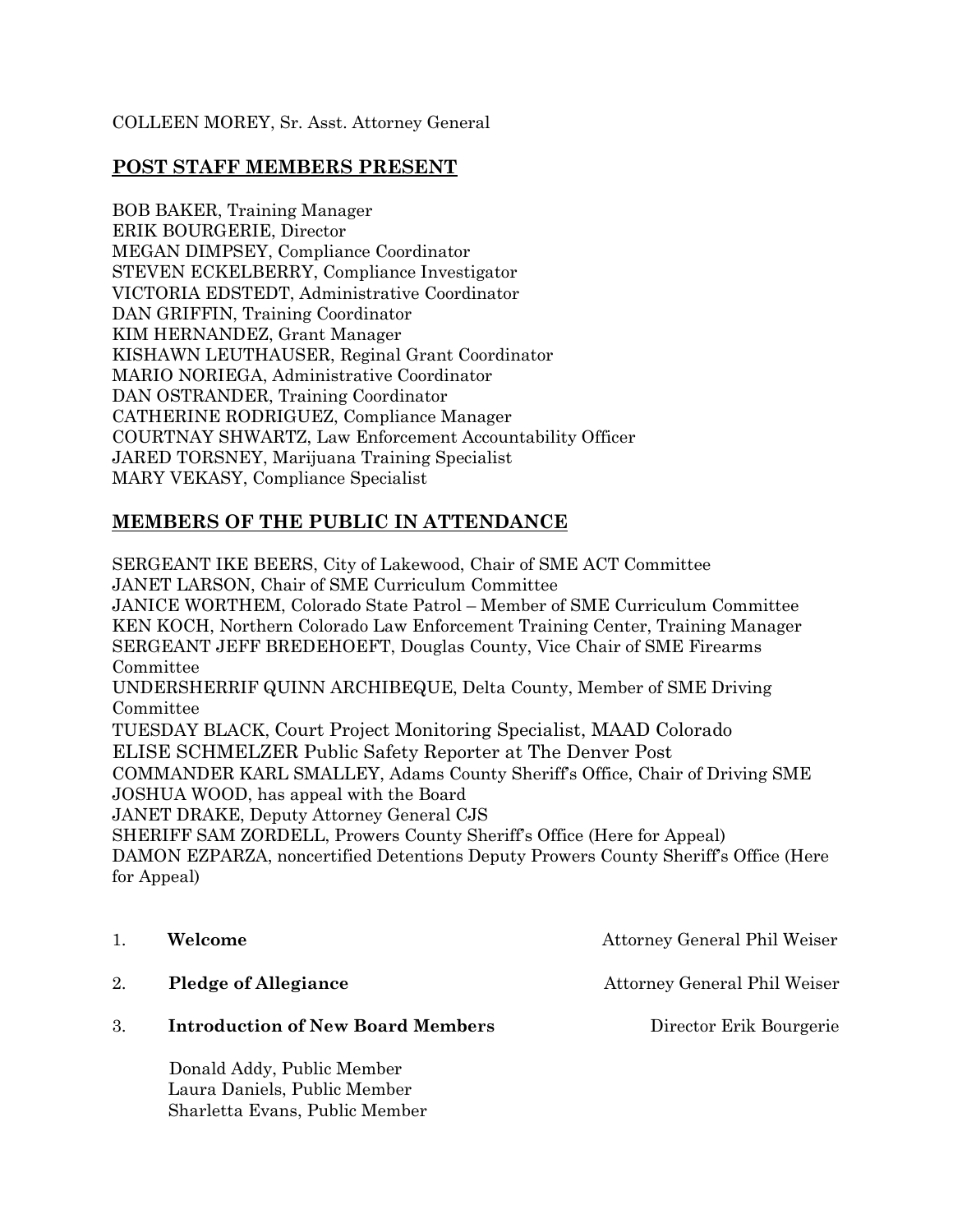Scott Levin, Public Member

#### 4. **Roll Call** Director Erik Bourgerie

Quorum of members present.

### 5. **Introduction of Board Members, SME Members, Staff and Guests**

#### 6. **Approval of POST Board Work Session** Attorney General Phil Weiser **Minutes from September 23rd, 2021**

*Motion to approve – 1st Barnes, 2nd Mobley Approved unanimously*

### **Approval of POST Board Meeting Minutes from September 24th, 2021**

*Motion to approve – 1st Dingfelder, 2nd Martin Approved unanimously*

#### 7. **Subject Matter Expert Reports**

a. Arrest ControlSergeant Ike Beers

**Chair** Chair

The Arrest Control Tactics (ACT) SME committee approved two full skills instructors for Denver and Colorado Springs which brings their total to 18. This year a few members have separated from the committee. Two were just appointed and two more are awaiting approval, which will bring their committee member total to 16. Anyone interested in joining the committee is urged to reach out to POST. The committee reported to the Board that they have received a variance request from Colorado Springs Police Department. The variance was to eliminate or put a moratorium on their POST-required four hours of training for impact weapons. After conducting research, Colorado Springs would like to allocate the four hours to another area of their program, so they could be at the forefront of the newly rewritten laws (SB 20- 217). The committee is concerned with the importance of the impact weapons training, as well as the message this would send to the other academies. Colorado Springs stated that their impact weapon usage has been down the last several years. This decision would come down to a vote from the Board.

b. Curriculum Janet Larson

Chair

The Curriculum SME committee takes a moment to recognize Catherine Rodriguez for her excellent advice during the committee's meetings. This year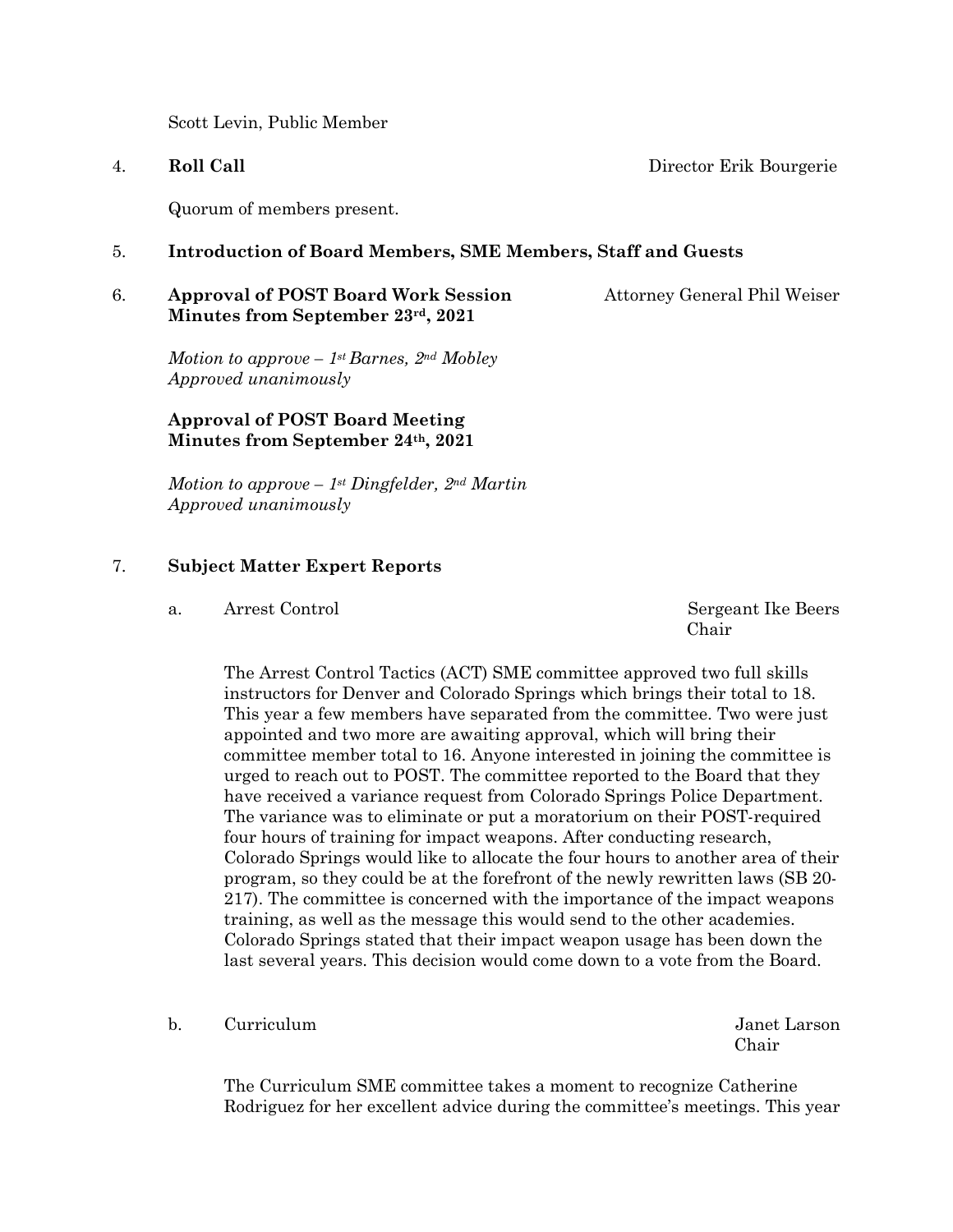the committee has looked at several areas of change including source material, statues, learning goals, performance outcomes, current practices, duplicate lessons, cross connections within subjects, and real scenario application. The committee has also brought a proposal forward for the Board to vote on. This proposal includes a revision to separate marijuana and controlled substances since POST writes the marijuana lesson plan. Another revision would be to add an emphasis on reality-based/performance-based training to the Instructional Methodology Program, meaning instructors must add real scenario training instead of PowerPoint-based classes. Students in these courses must be developing training materials and presenting them. The student to instructor ratio would also be changed to 12 student per instructor so that hands-on learning can be monitored more closely.

*Motion to adopt the recommended curriculum updates – 1st Spurlock, 2nd Mobley Approved unanimously*

*Motion to adopt changes to the Instructional Methodology Program – 1st Mazzola, 2nd Martin Approved unanimously*

c. Driving Commander Karl Smalley **Chair** Chair

The Driving SME Committee is pleased to welcome one new committee member from the Denver Police Academy, Mark Smith. The committee approved six new driving instructors, as well as has taken a look and approved of the modifications to the track at the Highlands Ranch Law Enforcement Training Academy. A change in Rule 28 is being considered to include assistant instructors' hours at Refresher Academies to possibly be counted toward full instructor hours. The committee is also interested in following the 80-hour assistant training requirement within the past five years in order to be considered a full instructor like their fellow Firearms SME Committee. Another item discussed was to develop a best practice for a remedial training available to agencies for problem drivers. Lastly, the committee has scheduled their test outs and bidding dates for 2022.

d. Firearms *Filling in for Chair Commander Paul Gregory:* Sergeant Bredehoeft

The Firearms SME Committee approved 24 full skill instructors during the course of 2021 and has conducted 10 test outs. The committee also approved two new site plans and welcomed one new member, as well as accepted an application for another. Previously approved handgun instructor program revisions will be going into effect online starting January 1st, 2022.

#### 8. **Request for Variance Denial Appeal:** Director Erik Bourgerie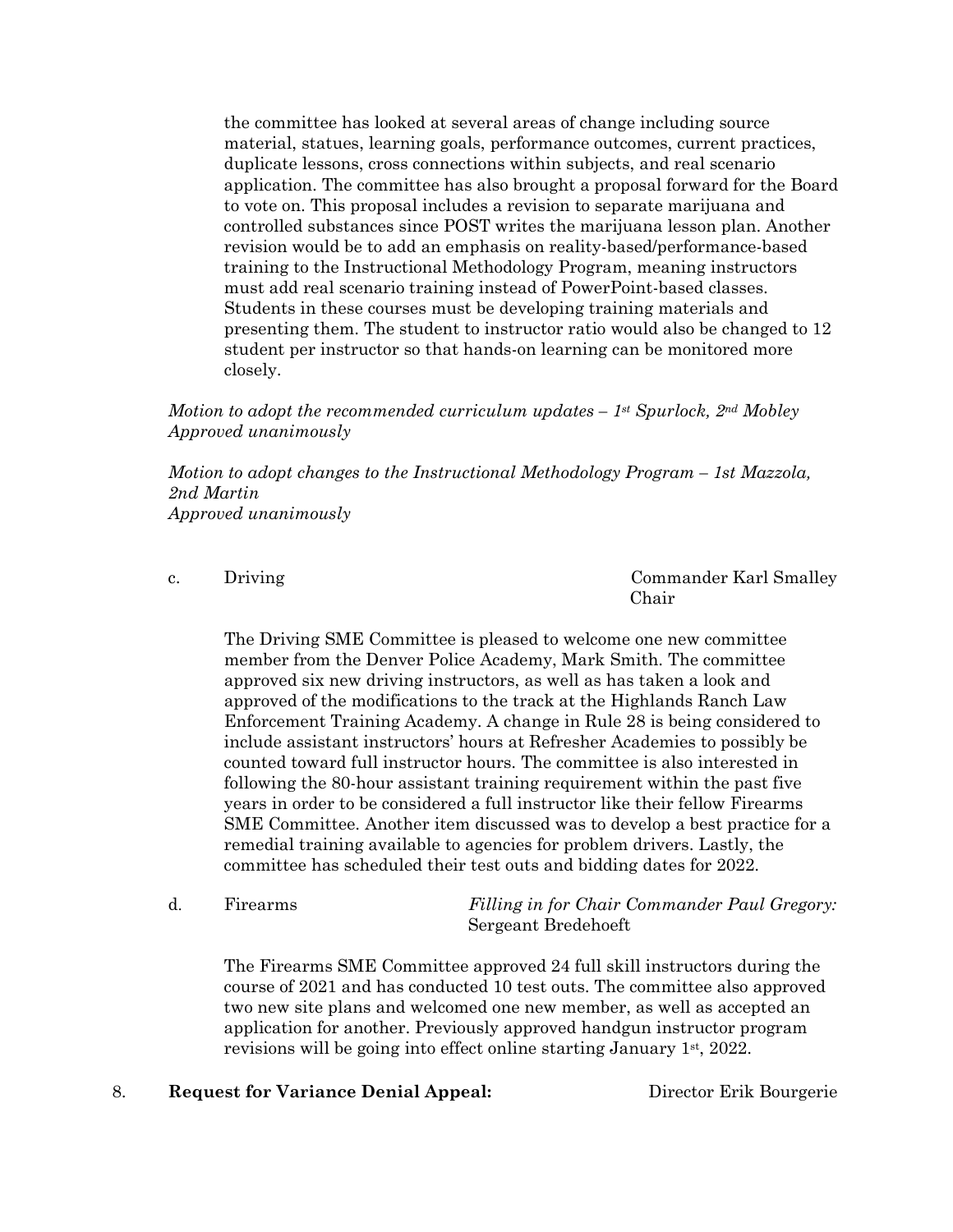#### **Joshua Wood**

Mr. Wood requested a Rule 11 variance (Provisional Certification) and was denied by Director Bourgerie. Mr. Wood comes now before the Board to request an appeal hearing regarding the Director's decision.

*Motion to allow the appellant to an appeal hearing - 1st Dingfelder, 2nd Nowlin Approved by majority vote The subcommittee for the appeal hearing: Tonya Barnes, George Dingfelder, Sharletta Evans, Rachel Esters, Ashley Beck*

#### 9. **Reconsideration of Previous Board Decision:** Director Erik Bourgerie **Damon Esparza**

In 2018 Mr. Esparza requested a Rule 8 (to gain certification despite having a deniable offense) and was denied by Director Bourgerie and the Board. Mr. Esparza and Sheriff Zordell now come before the Board to request a reconsideration for the previous appeal's denial.

*Motion to allow the appellant to an appeal hearing - 1st Williams, 2nd Mazzola Approved by majority vote The subcommittee previously appointed to hear Mr. Wood's appeal will also hear Mr. Esparza's appeal.*

#### 10. **Peace Officer Certification** Director Erik Bourgerie  **Revocation Actions**

**POST Rule 9 - Revocation of Peace Officer Certifications:** Pursuant to § 24- 31-305(2)(a), C.R.S., a Colorado peace officer certification issued pursuant to subsection (1) or (1.3) of this section or 24-31-308 shall be suspended or revoked by the POST Board if the certificate holder has been convicted of a felony at any time, or has been convicted on or after July 1, 2001, of any misdemeanor described in subsection (1.5) of § 24-31-305, C.R.S. A Colorado peace officer certification may also be suspended or revoked if pursuant to  $\S 24-31-305(2.5)$ , C.R.S., a law enforcement agency has found, by clear and convincing evidence, that the certificate holder has knowingly made an untruthful statement concerning a material fact while testifying under oath, or during an internal affairs investigation or comparable administrative investigation; or knowingly omitted a material fact on an official criminal justice record, or has otherwise failed to meet the certification requirements established by the Board. For purposes of this Rule 9, a deferred judgment and sentencing agreement, deferred prosecution agreement, or pretrial diversion agreement concerning a felony or any misdemeanor described in (1.5) of § 24-31-305, whether pending or successfully completed, also support the suspension or revocation of a Colorado peace office certification.

*The certificate holders in the following matters did not appear at the show cause*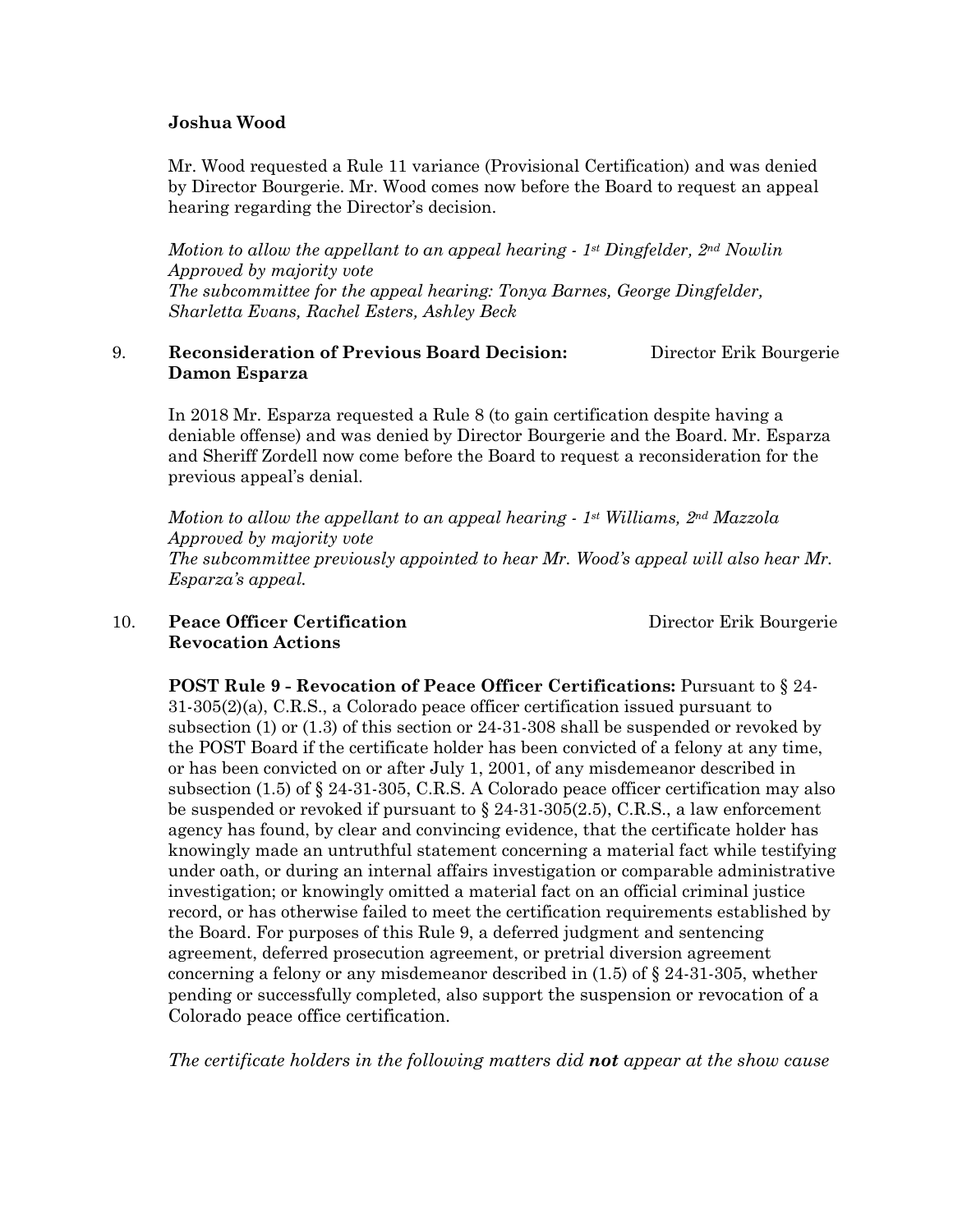*hearing or indicate any intent to oppose the revocation. Unless any member objects and asks to consider one or all of these matters separately, they will all be presented to this Board as a group.*

Felony Convictions:

1. No. F21-07, Jeremy John Ashton, Certification PID CO-116869. On August 11, 2021, Respondent was sentenced after pleading guilty to one count of 18-3-  $206(1)(a)/(b)$ , Felony Menacing – Real / Simulated Weapon, a Class 5 Felony, in Case No. 21CR803 in the District Court of Adams County. *The respondent was employed as a peace officer on the date of the offense (Date of Offense: March 19, 2021, Seventeenth Judicial District, Separated April 14, 2021).* The respondent has not complied with POST Show Cause Order No. F21-07 by failing to appear at the scheduled Show Cause Hearing on October 13, 2021. POST Director Erik J. Bourgerie recommends revocation of Jeremy John Ashton's Colorado Peace Officer Certification, PID CO-116869.

#### Misdemeanor Convictions:

1. No. M21-07, Paul Andrew Saunders, Certification PID CO-7910-7977. On March 10, 2021, Respondent was granted a deferred sentence after pleading guilty to one count of §18-3-204(1)(a), Third Degree Assault - Knowingly/Recklessly Causing Injury, a Misdemeanor, in Case No. 19M3305 in the County Court of Weld County. *The respondent was employed as a peace officer on the date of the offense (Date of Offense: October 18, 2019, Weld County Sheriff's Office, Separated October 22, 2019).* The respondent has not complied with POST Show Cause Order No. M21-07 by failing to appear at the scheduled Show Cause Hearing on August 17, 2021. POST Director Erik J. Bourgerie recommends revocation of Paul Andrew Saunders' Colorado Peace Officer Certification, PID CO-7910-7977.

Untruthfulness:

- 1. No. U20-20, Benjamin Sadler, Certification (PID CO-7247-6367). On December 3, 2020, Arapahoe County Sheriff's Office notified Colorado Peace Officer Standards & Training that the Respondent knowingly made an untruthful statement concerning a material fact or omitted a material fact on an official criminal justice record on June 18, 2020 (Date of Separation: October 20, 2020). The respondent did not request a Show Cause Hearing regarding this matter. POST Director Erik J. Bourgerie recommends revocation of Benjamin Sadler's Colorado Peace Officer Certification (PID CO-7247-6367).
- 2. No. U21-12, Victor Simental, Certification (PID CO-1421-2284). On June 6, 2021, Auraria Campus Police Department notified Colorado Peace Officer Standards & Training that the Respondent knowingly made an untruthful statement concerning a material fact or omitted a material fact during an administrative investigation and/or disciplinary process on March 22, 2021 and May 5, 2021 (Date of Separation: June 18, 2021). The respondent did not request a Show Cause Hearing regarding this matter. POST Director Erik J. Bourgerie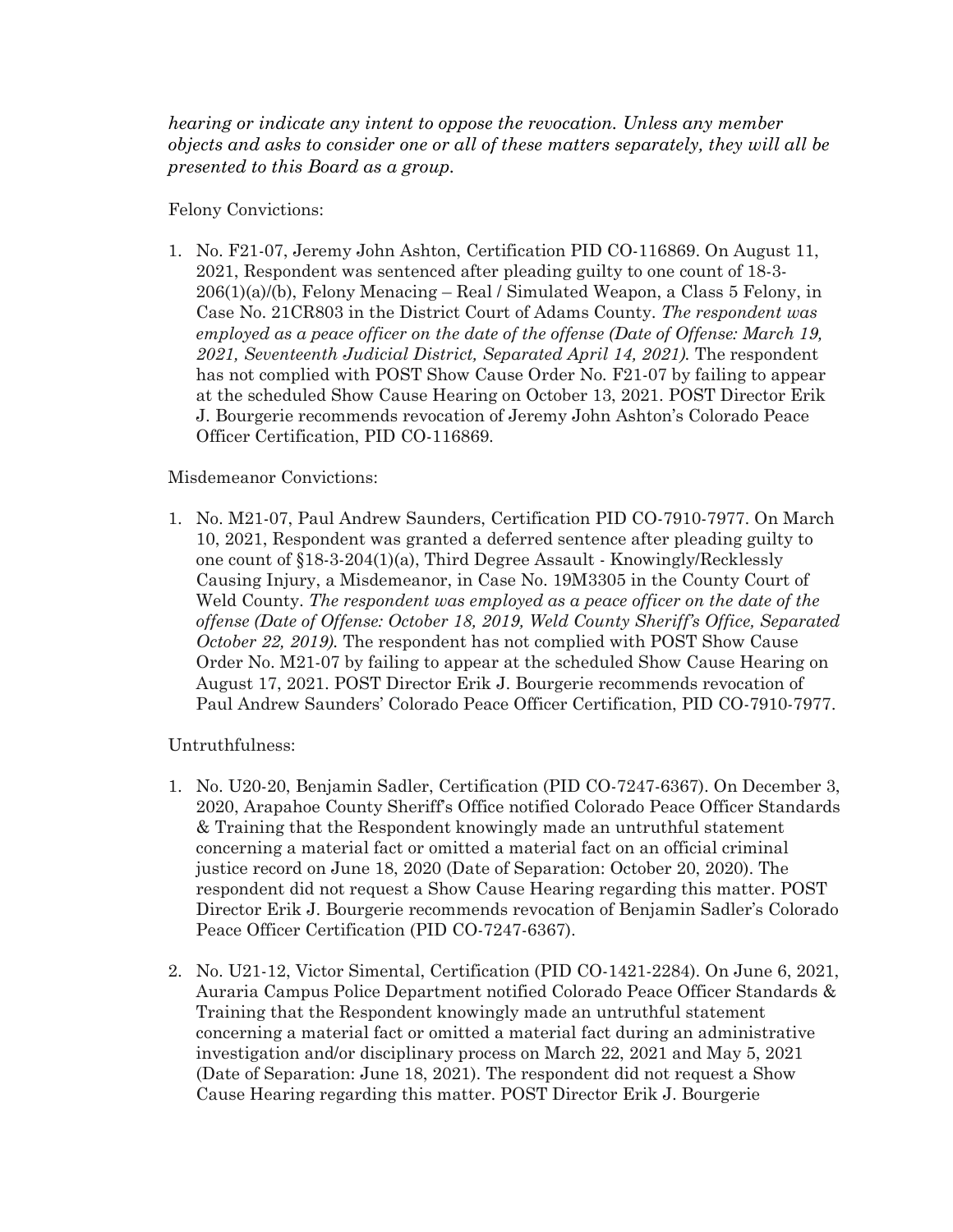recommends revocation of Victor Simental's Colorado Peace Officer Certification (PID CO-1421-2284).

- 3. No. U21-13, Brandon R. Barry, Certification (PID 133834). On August 3, 2021, Mesa County Sheriff's Office notified Colorado Peace Officer Standards & Training that the Respondent knowingly made an untruthful statement concerning a material fact or omitted a material fact during an internal affairs investigation on March 22, 2021 (Date of Separation: May 28, 2021). The respondent did not request a Show Cause Hearing regarding this matter. POST Director Erik J. Bourgerie recommends revocation of Brandon R. Barry's Colorado Peace Officer Certification (PID 133834).
- 4. No. U21-14, Brian S. Therrien, Certification (PID 119151). On September 1, 2021, Crowley County Sheriff's Office notified Colorado Peace Officer Standards & Training that the Respondent knowingly made an untruthful statement concerning a material fact or omitted a material fact during an administrative investigation or disciplinary process on March 14, 2021 (Date of Separation: July 16, 2021). The respondent did not request a Show Cause Hearing regarding this matter. POST Director Erik J. Bourgerie recommends revocation of Brian S. Therrien's Colorado Peace Officer Certification (PID 119151).
- 5. No. U21-17, Samuel B. Berkeland, Certification (PID CO-5824-1968). On September 13, 2021, Fountain Police Department notified Colorado Peace Officer Standards & Training that the Respondent knowingly made an untruthful statement concerning a material fact or omitted a material fact on an official criminal justice record and during an internal affairs investigation on June 23, 2021 (Date of Separation: September 1, 2021). The respondent did not request a Show Cause Hearing regarding this matter. POST Director Erik J. Bourgerie recommends revocation of Samuel B. Berkeland's Colorado Peace Officer Certification (PID CO-5824-1968)

*Motion to revoke – 1st Martin, 2nd Barnes Approved unanimously* 

Due to board member conflicts, the following matter will be addressed separately to allow for necessary recusals.

Felony:

1. No. F21-06, Joshua Robert Katz, Certification PID CO-7690-2934. On August 12, 2021, Respondent was sentenced after pleading guilty to one count of §18-3-  $203(1)(I)$ , Assault 2 - Strangulation, a Class 4 Felony, in Case No.  $21CR179$  in the District Court of Morgan County. *The respondent was employed as a peace officer on the date of the offense (Date of Offense: May 15, 2021, Log Lane Village Police Department, Separated June 21, 2021).* The respondent has not complied with POST Show Cause Order No. F21-06 by failing to appear at the scheduled Show Cause Hearing on October 13, 2021. POST Director Erik J. Bourgerie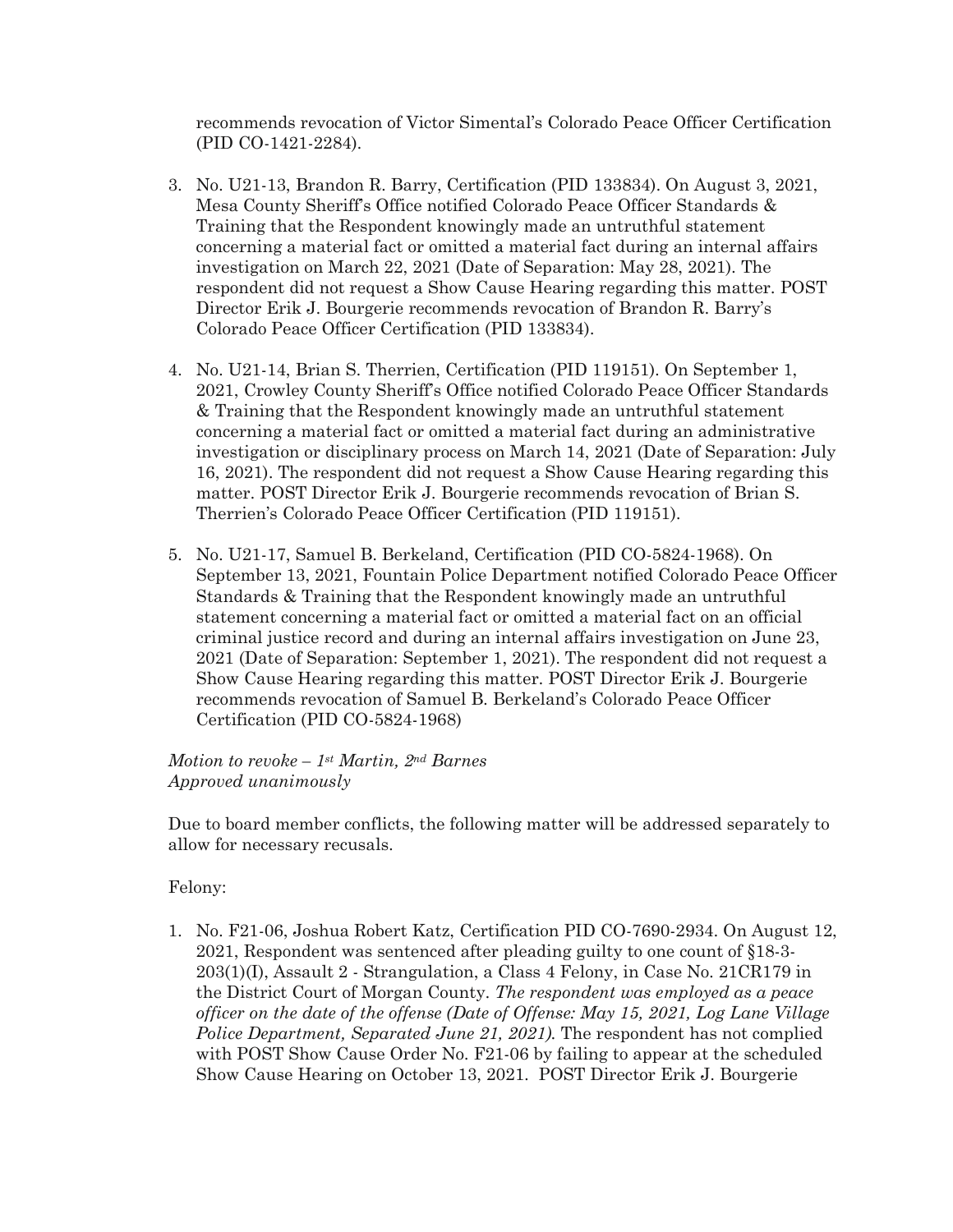recommends revocation of Joshua Robert Katz's Colorado Peace Officer Certification, PID CO-7690-2934.

*Sheriff Martin recused on Case No. F21-06, Joshua Robert Katz, Certification PID 7690-2934 Motion to revoke – 1st Barnes, 2nd Nowlin Approved unanimously*

### 11. **Voluntary Relinquishment of Certification:** Director Erik Bourgerie  **Nicholas Hanning**

Excessive Use of Force & Failure to Intervene:

1. No. E21-01, Nicholas A. Hanning, Certification (PID 135239). On July 8, 2021, Idaho Springs Police Department notified Colorado Peace Officer Standards & Training that the Respondent was found in an internal affairs investigation to have used unlawful physical force on May 30, 2021. On October 20, 2021, Mr. Hanning voluntarily relinquished his Colorado Peace Officer Certification

*No motion required*

12. **Rulemaking** Director Erik Bourgerie Board Counsel Colleen Morey

POST Administrative Coordinator, Victoria Edstedt, has confirmed audio recording of the POST Board Rule Making Hearing at 11:32 a.m. on Friday, December 3rd, 2021.

*No comments from the Board or the Public*

Director Bourgerie noted that the only written comment received was from Jeremy Boies about statutory changes and inclusion of use of physical force.

*Motion to approve changes to rules as proposed – 1st Spurlock 2nd Mobley Approved unanimously*

#### 12. **Legislative Session Update Attorney General Phil Weiser**

- The Board is working on lengthening the statutorily required 180 day time limit for disposition of revocation and suspension for certain disqualifying incidences. 180 days is a very short amount of time for these dispositions, given all of the processes that need to happen.
- Attorney General Weiser has proposed \$10 million in additional funding for peace officer recruitment and retention to help with staffing shortages, as well as peace officer mental health. Law enforcement has been experiencing the consequences of "the great resignation." It is important to evaluate how recruitment and retention is being conducted. One way POST is doing it is through the "My Why" project. Providing phycological support to officers has